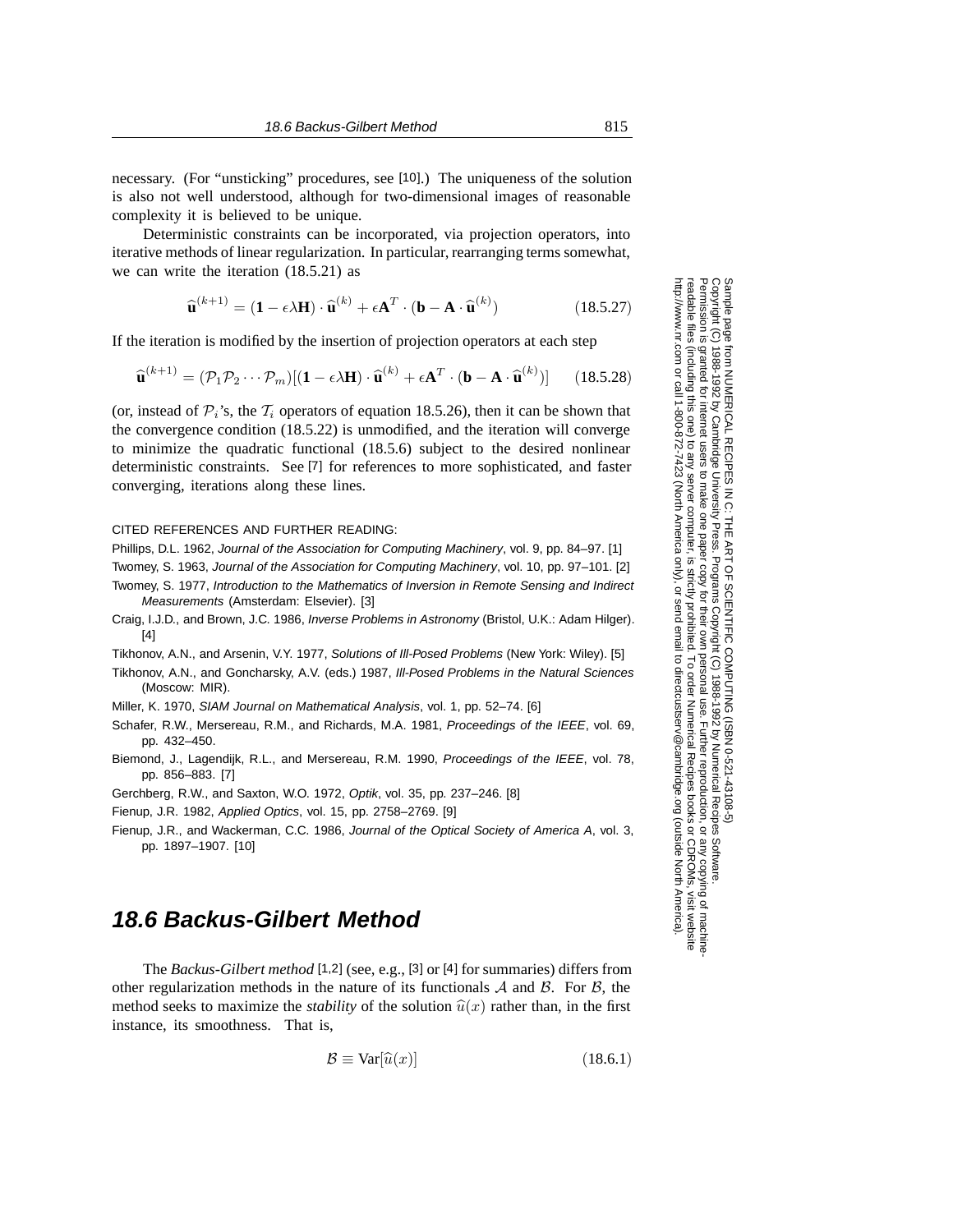is used as a measure of how much the solution  $\hat{u}(x)$  varies as the data vary within their measurement errors. Note that this variance is not the expected deviation of  $\hat{u}(x)$  from the true  $u(x)$  — that will be constrained by  $\mathcal{A}$  — but rather measures the expected experiment-to-experiment scatter among estimates  $\hat{u}(x)$  if the whole experiment were to be repeated many times.

For A the Backus-Gilbert method looks at the relationship between the solution  $\hat{u}(x)$  and the true function  $u(x)$ , and seeks to make the mapping between these as close to the identity map as possible in the limit of error-free data. The method is linear, so the relationship between  $\hat{u}(x)$  and  $u(x)$  can be written as

$$
\widehat{u}(x) = \int \widehat{\delta}(x, x') u(x') dx' \qquad (18.6.2)
$$

for some so-called *resolution function* or *averaging kernel*  $\hat{\delta}(x, x')$ . The Backus-Gilbert method seeks to minimize the width or *spread* of  $\hat{\delta}$  (that is, maximize the resolving power). A is chosen to be some positive measure of the spread.

While Backus-Gilbert's philosophy is thus rather different from that of Phillips-Twomey and related methods, in practice the differences between the methods are less than one might think. A *stable* solution is almost inevitably bound to be *smooth*: The wild, unstable oscillations that result from an unregularized solution are always exquisitely sensitive to small changes in the data. Likewise, making  $\hat{u}(x)$  close to  $u(x)$  inevitably will bring error-free data into agreement with the model. Thus  $\mathcal A$  and  $\mathcal B$  play roles closely analogous to their corresponding roles in the previous two sections.

The principal advantage of the Backus-Gilbert formulation is that it gives good control over just those properties that it seeks to measure, namely stability and resolving power. Moreover, in the Backus-Gilbert method, the choice of  $\lambda$  (playing its usual role of compromise between  $A$  and  $B$ ) is conventionally made, or at least can easily be made, *before* any actual data are processed. One's uneasiness at making a *post hoc*, and therefore potentially subjectively biased, choice of  $\lambda$  is thus removed. Backus-Gilbert is often recommended as the method of choice for designing, and predicting the performance of, experiments that require data inversion.

Let's see how this all works. Starting with equation  $(18.4.5)$ ,

$$
c_i \equiv s_i + n_i = \int r_i(x)u(x)dx + n_i \qquad (18.6.3)
$$

and building in linearity from the start, we seek a set of *inverse response kernels*  $q_i(x)$  such that

$$
\widehat{u}(x) = \sum_{i} q_i(x)c_i \tag{18.6.4}
$$

is the desired estimator of  $u(x)$ . It is useful to define the integrals of the response kernels for each data point,

$$
R_i \equiv \int r_i(x)dx\tag{18.6.5}
$$

Permission is granted for internet users to make one paper copy for their own personal use. Further reproduction, or any copyin Copyright (C) 1988-1992 by Cambridge University Press.Programs Copyright (C) 1988-1992 by Numerical Recipes Software. Sample page from NUMERICAL RECIPES IN C: THE ART OF SCIENTIFIC COMPUTING (ISBN 0-521-43108-5) g of machinereadable files (including this one) to any servercomputer, is strictly prohibited. To order Numerical Recipes booksor CDROMs, visit website http://www.nr.com or call 1-800-872-7423 (North America only),or send email to directcustserv@cambridge.org (outside North America).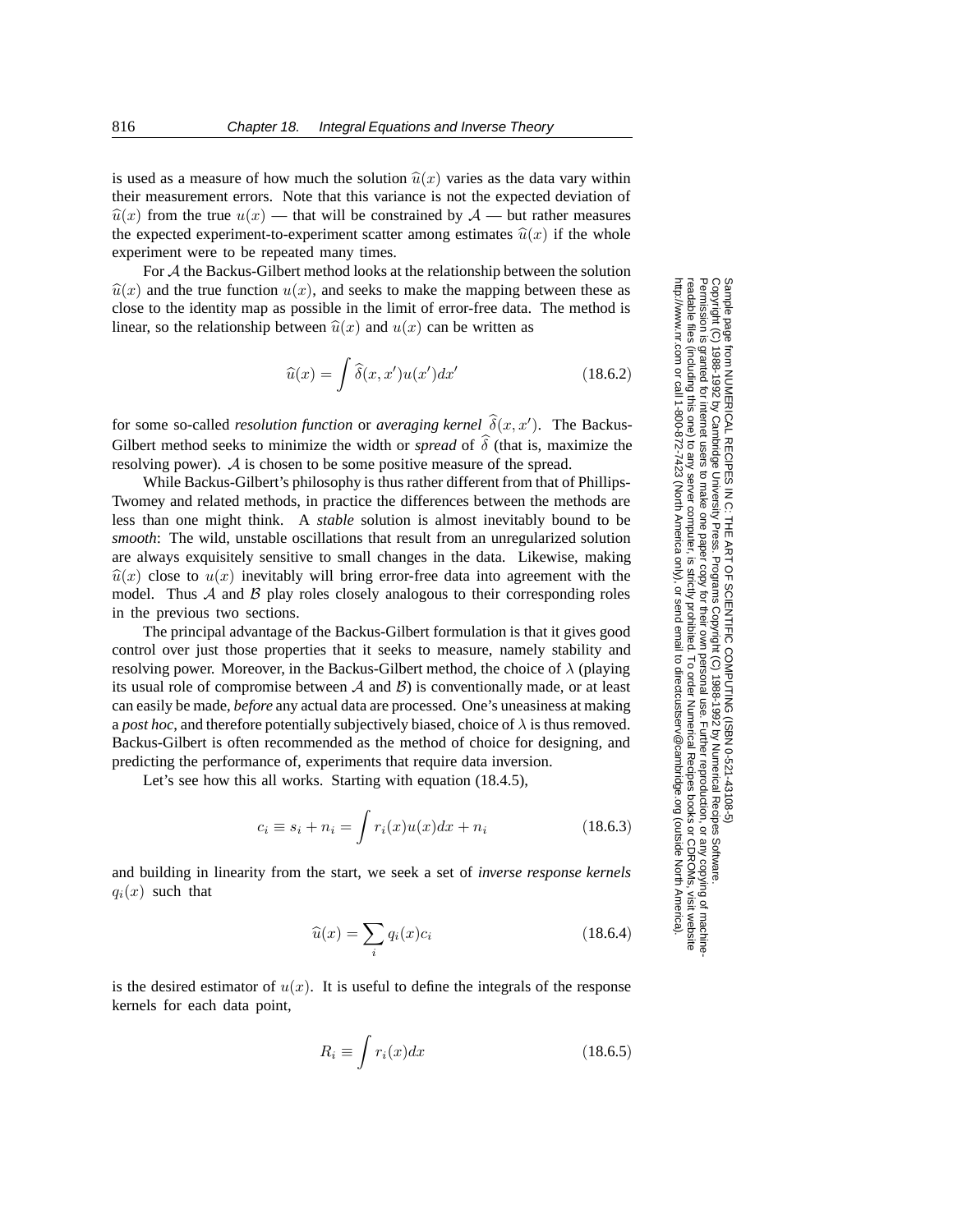Substituting equation (18.6.4) into equation (18.6.3), and comparing with equation (18.6.2), we see that

$$
\widehat{\delta}(x, x') = \sum_{i} q_i(x) r_i(x')
$$
\n(18.6.6)

We can require this averaging kernel to have unit area at every  $x$ , giving

$$
1 = \int \hat{\delta}(x, x') dx' = \sum_{i} q_i(x) \int r_i(x') dx' = \sum_{i} q_i(x) R_i \equiv \mathbf{q}(x) \cdot \mathbf{R} \quad (18.6.7)
$$

where  $q(x)$  and **R** are each vectors of length N, the number of measurements.

Standard propagation of errors, and equation (18.6.1), give

$$
\mathcal{B} = \text{Var}[\widehat{u}(x)] = \sum_{i} \sum_{j} q_i(x) S_{ij} q_j(x) = \mathbf{q}(x) \cdot \mathbf{S} \cdot \mathbf{q}(x)
$$
(18.6.8)

where  $S_{ij}$  is the covariance matrix (equation 18.4.6). If one can neglect off-diagonal covariances (as when the errors on the  $c_i$ 's are independent), then  $S_{ij} = \delta_{ij}\sigma_i^2$ is diagonal.

We now need to define a measure of the width or spread of  $\hat{\delta}(x, x')$  at each value of  $x$ . While many choices are possible, Backus and Gilbert choose the second moment of its square. This measure becomes the functional  $A$ ,

$$
\mathcal{A} \equiv w(x) = \int (x'-x)^2 [\hat{\delta}(x,x')]^2 dx'
$$
  
= 
$$
\sum_{i} \sum_{j} q_i(x) W_{ij}(x) q_j(x) \equiv \mathbf{q}(x) \cdot \mathbf{W}(x) \cdot \mathbf{q}(x)
$$
(18.6.9)

where we have here used equation (18.6.6) and defined the *spread matrix*  $W(x)$  by

$$
W_{ij}(x) \equiv \int (x'-x)^2 r_i(x') r_j(x') dx' \qquad (18.6.10)
$$

The functions  $q_i(x)$  are now determined by the minimization principle

minimize: 
$$
\mathcal{A} + \lambda \mathcal{B} = \mathbf{q}(x) \cdot [\mathbf{W}(x) + \lambda \mathbf{S}] \cdot \mathbf{q}(x)
$$
 (18.6.11)

subject to the constraint (18.6.7) that  $q(x) \cdot \mathbf{R} = 1$ .

The solution of equation (18.6.11) is

$$
\mathbf{q}(x) = \frac{[\mathbf{W}(x) + \lambda \mathbf{S}]^{-1} \cdot \mathbf{R}}{\mathbf{R} \cdot [\mathbf{W}(x) + \lambda \mathbf{S}]^{-1} \cdot \mathbf{R}}
$$
(18.6.12)

(Reference [4] gives an accessible proof.) For any particular data set **c** (set of measurements  $c_i$ ), the solution  $\hat{u}(x)$  is thus

$$
\widehat{u}(x) = \frac{\mathbf{c} \cdot [\mathbf{W}(x) + \lambda \mathbf{S}]^{-1} \cdot \mathbf{R}}{\mathbf{R} \cdot [\mathbf{W}(x) + \lambda \mathbf{S}]^{-1} \cdot \mathbf{R}}
$$
(18.6.13)

Permission is granted for internet users to make one paper copy for their own personal use. Further reproduction, or any copyin

computer, is strictly prohibited. To order Numerical Recipes books

or send email to directcustserv@cambridge.org (outside North America).

Sample page from NUMERICAL RECIPES IN C: THE ART OF SCIENTIFIC COMPUTING (ISBN 0-521-43108-5)

Programs Copyright (C) 1988-1992 by Numerical Recipes Software.

g of machine-

or CDROMs, visit website

Copyright (C) 1988-1992 by Cambridge University Press.

readable files (including this one) to any server

http://www.nr.com or call 1-800-872-7423 (North America only),